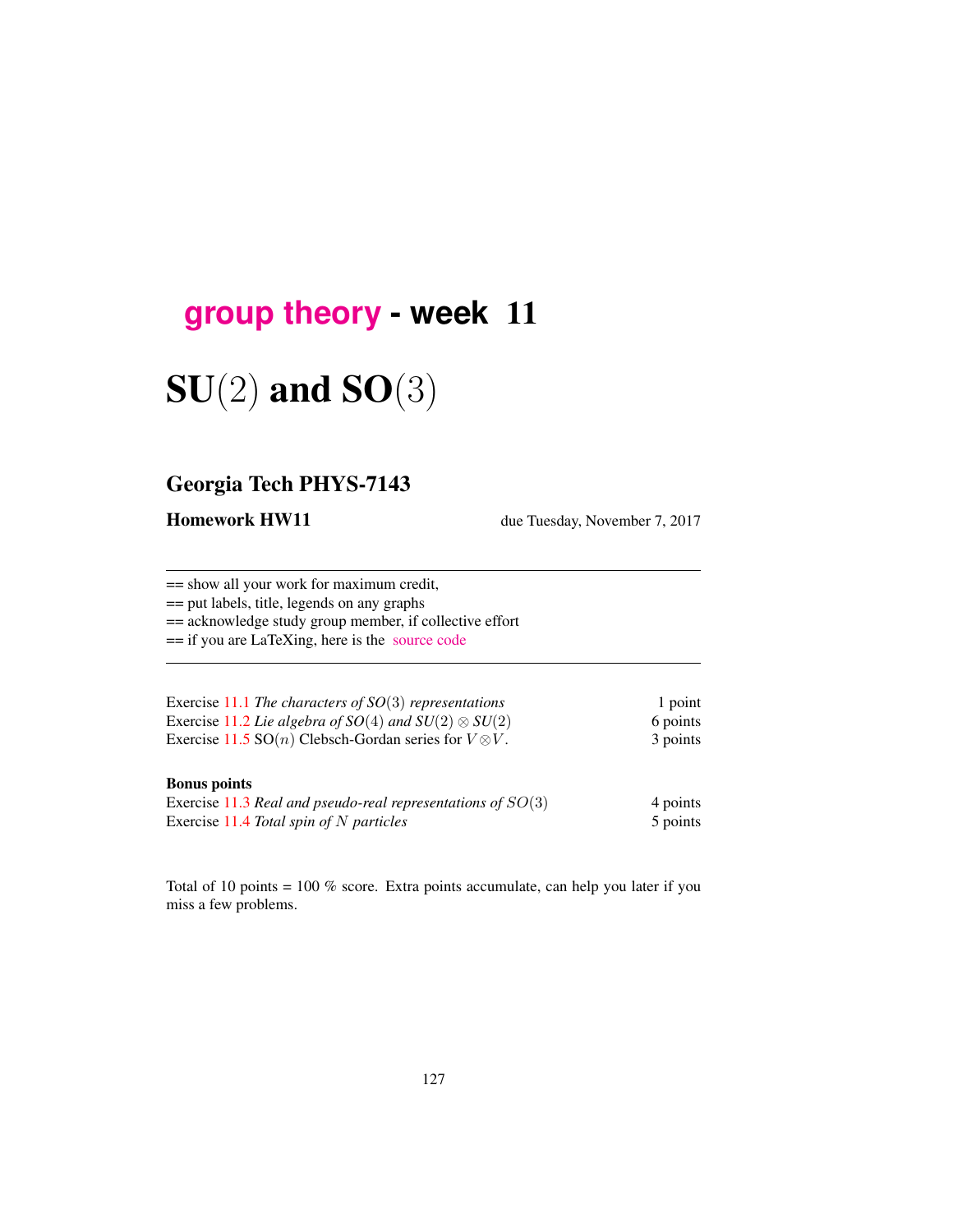## 2017-10-31 Predrag Lecture 20  $SU(2)$  and  $SO(3)$

Gutkin notes, [Lect. 9](http://birdtracks.eu/courses/PHYS-7143-17/groups.pdf) *SU*(2)*, SO*(3) *and their representations*, Sects. 1-3.2; sect. 11.1 *SU*(2) *– SO*(3) *correspondence* below.

#### 2017-11-02 Predrag Lecture 21  $SO(3)$  birdtracks

Birdtrack notation [1] is explained [here.](http://birdtracks.eu/courses/PHYS-7143-17/week15lect30.pdf)

You can fetch clippings on irreps of  $SU(n)$  and  $SO(n)$  from Predrag's monograph [1] [here.](http://birdtracks.eu/courses/PHYS-7143-17/week11lect22.pdf) Go through Sect. 2.2 *First example: SU*(n), Sect. 6.1 *Symmetrization*, Sect. 6.2 *Antisymmetrization*, Sect. 9.1 *Two-index tensors*. Skim through Sect. 9.2 *Three-index tensors*, and Table 9.1. There is also a glimpse of a some birdtracking (still to be written up) in sect. 11.2 Irreps of  $SO(n)$ .

Reading for the next week: Sect. 9.3 *Young tableaux*.

### 11.1  $SU(2) - SO(3)$  correspondence

Notes by Kimberly Y. Short

Angular momentum  $L = r \times p$  has three components, the operators that generate SU(2) and satisfy  $[L_1, L_2] = iL_3$ . If we define  $e = L_1 + iL_2$ ,  $f = L_1 - iL_2$ , and  $h = 2L_3$ , then we have the following algebra:

$$
[h, e] = 2e, \quad [h, f] = -2f, \quad [e, f] = h \tag{11.1}
$$

where

$$
e = \begin{pmatrix} 0 & 1 \\ 0 & 0 \end{pmatrix}, \quad f = \begin{pmatrix} 0 & 0 \\ 1 & 0 \end{pmatrix}, \quad h = \begin{pmatrix} 1 & 0 \\ 0 & -1 \end{pmatrix}
$$
 (11.2)

Matrices e and f act as the raising and lowering (also called 'ladder') operators  $L_{\pm}$  in this representation. (The set  $\{e, f, h\}$  forms an 'sl<sub>2</sub>[-triple'.](https://en.wikipedia.org/wiki/Sl2-triple))

We observe that there are  $n^2 - 1 = 3$  such operators satisfying this algebra, which is the Lie algebra of SU(n), where  $n = 2$ . The eigenvalues of h are integers separated by 2, and the eigenvalues of  $L_3$  must be half-integers separated by 1. Consequently, the representation with highest  $L_3$  eigenvalue given by l must have dimension  $2l + 1$ (note: 2l is  $\lambda_{max}$  for h).

Further,  $L^2 = L \cdot L$  commutes with  $L_1, L_2$ , and  $L_3$  and hence, by Schur's Lemma,  $L^2 = \lambda \mathbb{I}$  in this representation, so every vector is an eigenvector of  $L^2$ . For example, we've seen in quantum mechanics,

$$
L^2 Y_l^m = l(l+1)\hbar^2 Y_l^m \tag{11.3}
$$

And since the spherical harmonics  $Y_l^m(\theta, \phi)$  constitute an orthonormal basis of the Hilbert space of square-integrable functions, any vector can be expanded in a basis of  $Y_l^m(\theta, \phi)$ .  $L_{\pm}$  act on  $Y_l^m$  in the following way:

$$
L_{\pm}Y_l^m = \hbar \sqrt{l(l+1) - m(m \pm 1)} Y_l^{m \pm 1}.
$$
 (11.4)

PHYS-7143-17 week11 128 2017-11-08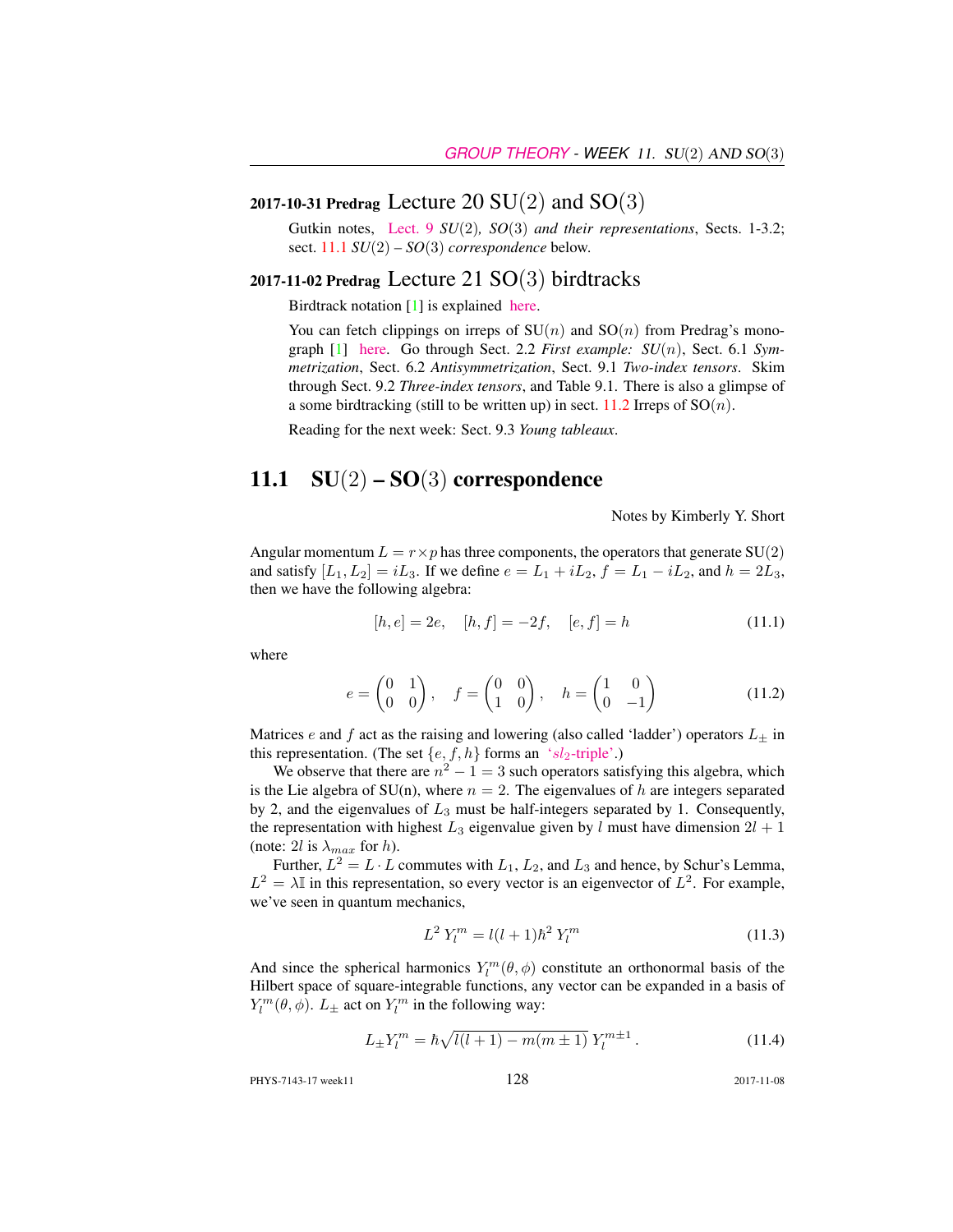An element of  $SU(2)$  can be written as

$$
e^{i\sigma_j \alpha_j/2} \tag{11.5}
$$

where  $\sigma_j$  is a Pauli matrix and  $\alpha_j$  is a number. (The exponentiation of the Pauli matrices gives  $SU(2)$ .) What is the importance of the  $1/2$  factor in the argument of the exponential. First, consider a generic position vector  $\mathbf{r} = x\hat{e}_i + y\hat{e}_j + z\hat{e}_k$ . We may construct a matrix of the form

$$
\sigma \cdot r = \sigma_x x + \sigma_y y + \sigma_z z
$$
  
=  $\begin{pmatrix} 0 & x \\ x & 0 \end{pmatrix} + \begin{pmatrix} 0 & -iy \\ iy & 0 \end{pmatrix} + \begin{pmatrix} z & 0 \\ 0 & -z \end{pmatrix}$   
=  $\begin{pmatrix} z & x - iy \\ x + iy & -z \end{pmatrix}$  (11.6)

The determinant,

$$
\det \begin{pmatrix} z & x - iy \\ x + iy & -z \end{pmatrix} = -(x^2 + y^2 + z^2) = -x^2 \tag{11.7}
$$

is an expression for the length of a vector.

Now consider a unitary transformation of this matrix. For example,

$$
U(\sigma \cdot r)U^{\dagger} = \sigma_x(\sigma \cdot r)\sigma_x
$$
  
=  $\begin{pmatrix} 0 & 1 \\ 1 & 0 \end{pmatrix} \begin{pmatrix} z & x - iy \\ x - iy & z \end{pmatrix} \begin{pmatrix} 0 & 1 \\ 1 & 0 \end{pmatrix}$   
=  $\begin{pmatrix} -z & x + iy \\ x - iy & z \end{pmatrix}$  (11.8)

Taking this determinant, we find the same expression as before:

$$
\det \begin{pmatrix} -z & x+iy \\ x-iy & z \end{pmatrix} = -(x^2 + y^2 + z^2) = -x^2 \tag{11.9}
$$

We observe that, like  $SO(3)$ ,  $SU(2)$  preserves the lengths of vectors.

The correspondence between  $SO(3)$  and  $SU(2)$  can be made more explicit. To see this, consider an SU(2) transformation on a two-component object called a *spinor* ψ where

$$
\psi = \begin{pmatrix} \alpha \\ \beta \end{pmatrix}, \tag{11.10}
$$

and

$$
x = \frac{1}{2}(\beta^2 - \alpha^2), \quad y = -\frac{i}{2}(\alpha^2 + \beta^2), \quad z = \alpha\beta.
$$
 (11.11)

One may check that an SU(2) transformation on  $\psi$  is equivalent to an SO(3) transformation on  $x$ . From this equivalence, one sees that an  $SU(2)$  transformation has three

2017-11-08 129 PHYS-7143-17 week11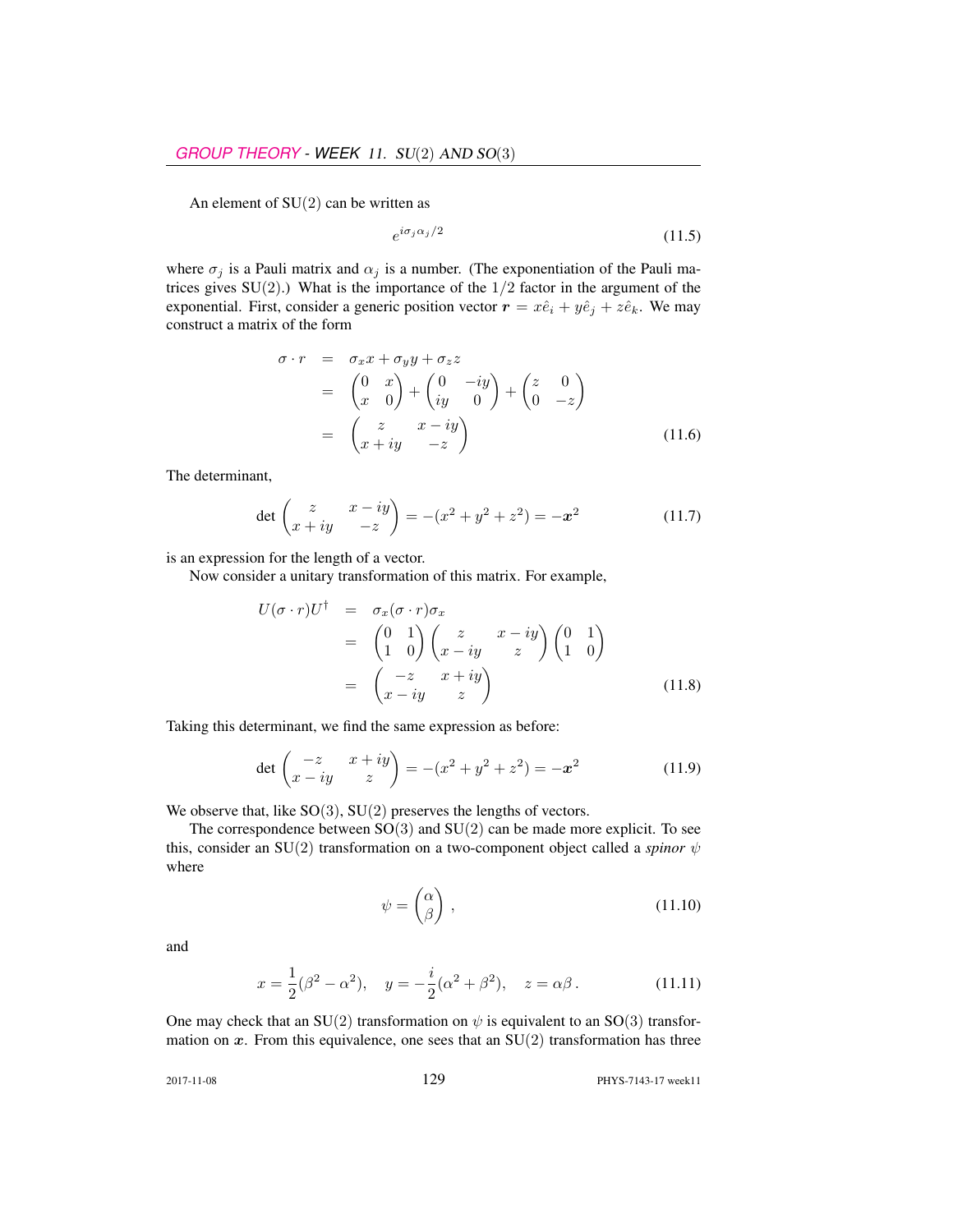real parameters that correspond to the three rotation angles of SO(3). If we label the "angles" for the SU(2) transformation by  $\alpha$ ,  $\beta$ , and  $\gamma$ , we observe, for a "rotation" about  $\hat{x}$ 

$$
U_x(\alpha) = \begin{pmatrix} \cos \alpha/2 & i \sin \alpha/2 \\ i \sin \alpha/2 & \cos \alpha/2 \end{pmatrix} .
$$
 (11.12)

Likewise for an SU(2) transformation about  $\hat{y}$ :

$$
U_y(\beta) = \begin{pmatrix} \cos \beta/2 & \sin \beta/2\\ -\sin \beta/2 & \cos \beta/2 \end{pmatrix}
$$
 (11.13)

And for the final rotation, the SU(2) transformation about  $\hat{z}$ :

$$
U_z(\gamma) = \begin{pmatrix} e^{i\gamma/2} & 0\\ 0 & e^{-i\gamma/2} \end{pmatrix}
$$
 (11.14)

Compare these three matrices to the corresponding  $SO(3)$  rotation matrices:

$$
R_x(\zeta) = \begin{pmatrix} 1 & 0 & 0 \\ 0 & \cos \zeta & \sin \zeta \\ 0 & -\sin \zeta & \cos \zeta \end{pmatrix}, \quad R_y(\phi) = \begin{pmatrix} \cos \phi & 0 & \sin \phi \\ 0 & 1 & 0 \\ -\sin \phi & 0 & \cos \phi \end{pmatrix}
$$

$$
R_z(\theta) = \begin{pmatrix} \cos \theta & \sin \theta & 0 \\ -\sin \theta & \cos \theta & 0 \\ 0 & 0 & 1 \end{pmatrix} \quad (11.15)
$$

They're equivalent! Result: *Half the rotation angle generated by SU*(2) *corresponds to a rotation generated by SO*(3)*.*

In this context, the eigenvalue equation for  $L_3$  and for  $L^2$  are differential equations whose solutions are the spherical harmonics  $Y_l^m$  which take the form

$$
e^{im\phi}P_l^m(\cos\theta), \quad -l \le m \le l \tag{11.16}
$$

in spherical coordinates and which determine the shape of electron orbitals and their probabilities to be found in a given region.

In quantum mechanics, the possible results of a measurement are determined by the possible eigenvalues of an operator. As such, the possible measurable values of the z-component of angular momentum correspond to the allowed values of  $L_3$ . The measurement outcomes are not arbitrary; the largest one, l, must be a half-integer, and there are  $2l + 1$  eigenvectors. Applying the lowering operator  $L_$  one-by-one, we can find the possible outcomes to be  $m \in \{l, l-1, ..., -l\}$ . The angular dependence of the corresponding wave function goes as  $\sim e^{im\phi}P_l^m(\cos\theta)$ . In addition, higher values of l correspond to higher energy, so the different values of l correspond to different electron orbitals in order of increasing energy.

PHYS-7143-17 week11 130 2017-11-08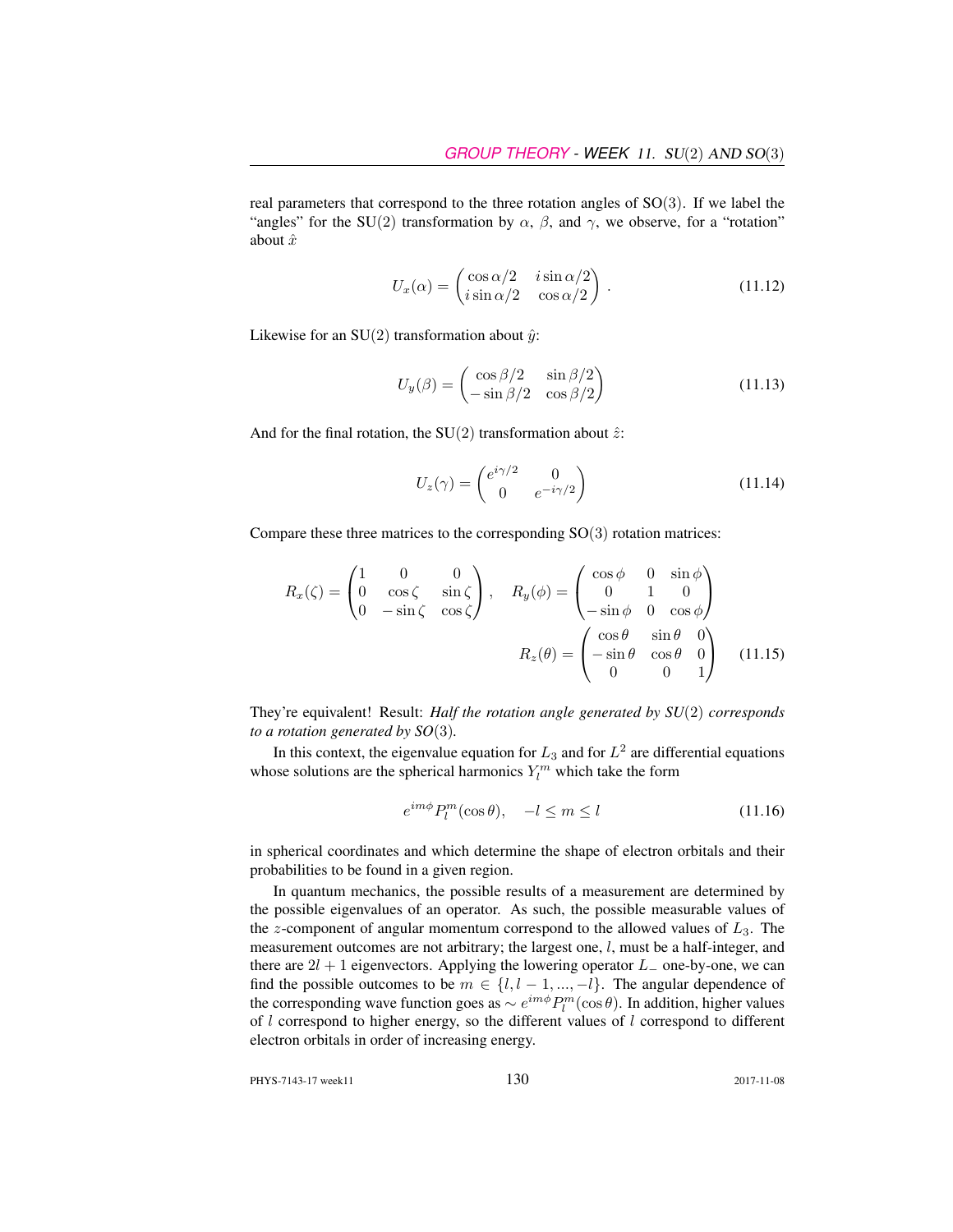| Young tableaux $\Box \times \Box$ = $\bullet$ + $\Box$ + |  |  |                                |                                                                                                                                             |  |
|----------------------------------------------------------|--|--|--------------------------------|---------------------------------------------------------------------------------------------------------------------------------------------|--|
| <b>Dimensions</b>                                        |  |  | $n^2 = 1 + \frac{n(n-1)}{2} +$ | $\frac{(n+2)(n-1)}{2}$                                                                                                                      |  |
| Projectors                                               |  |  |                                | $\left[-\frac{1}{n}\right)$ $\left(-\frac{1}{n}\right)$ $\left(-\frac{1}{n}\right)$ $\left(-\frac{1}{n}\right)$ $\left(-\frac{1}{n}\right)$ |  |

Table 11.1: SO(*n*) Clebsch-Gordan series for  $V \otimes V$ .

## 11.2 Irreps of  $SO(n)$

The dimension of  $SO(n)$  is given by the trace of the adjoint projection operator:

$$
N = \text{tr } \mathbf{P}_A = \bigotimes_{n=1}^{\infty} \frac{n(n-1)}{2} \,. \tag{11.17}
$$

Dimensions of the other reps are listed in table 11.1.

## References

[1] P. Cvitanovic,´ *[Group Theory - Birdtracks, Lie's, and Exceptional Groups](http://dx.doi.org/10.1515/9781400837670)*(Princeton Univ. Press, Princeton, NJ, 2008).

2017-11-08 131 PHYS-7143-17 week11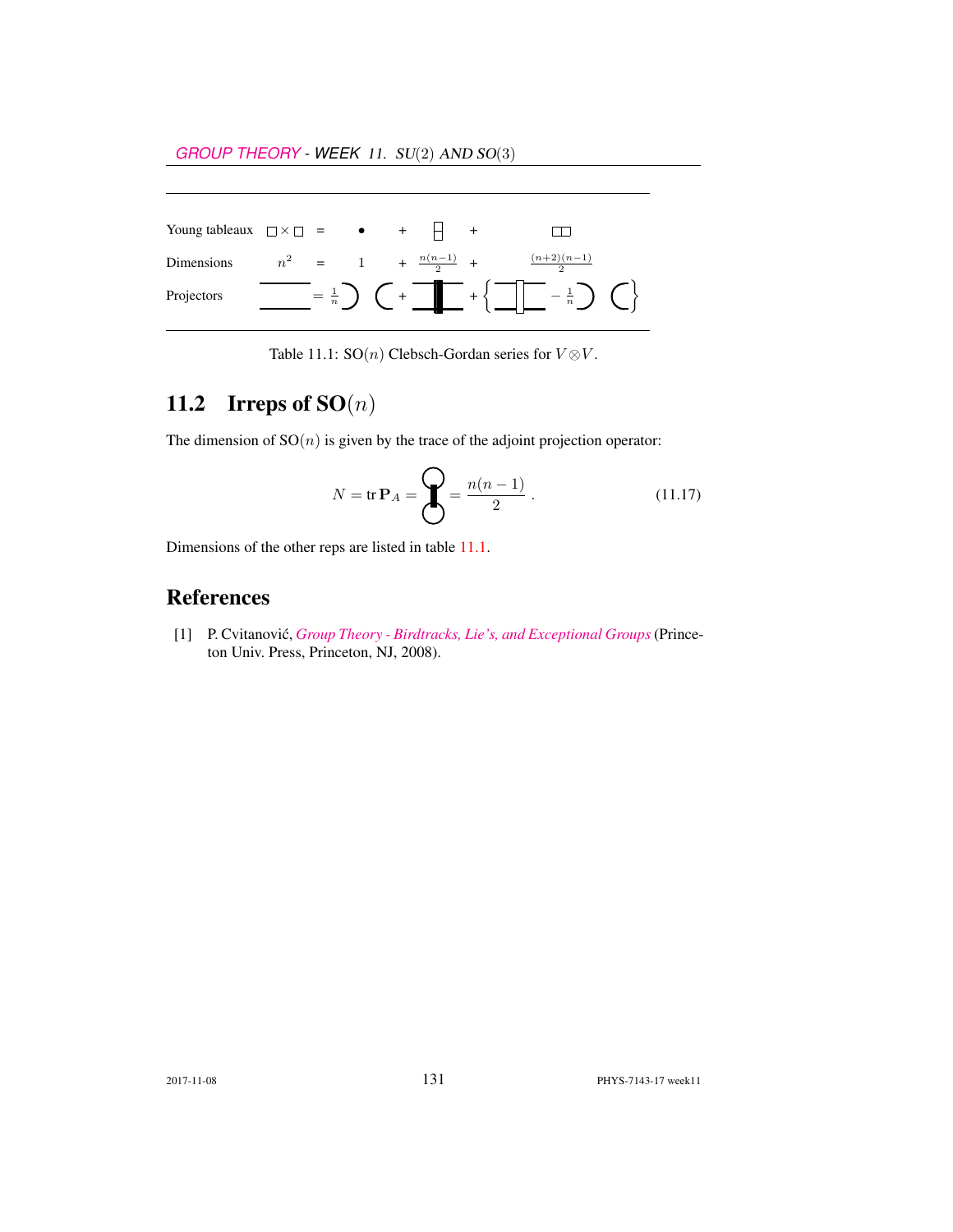#### **Exercises**

11.1. The characters of  $SO(3)$  representations: Show that for an irrep labeled by j, the character of a conjugacy class labeled by  $\theta$ 

$$
\chi^{(j)}(\theta) = \frac{\sin(j+1/2)\theta}{\sin(\theta/2)}
$$
(11.18)

can be obtained by taking the trace of  $R_z^j(\theta)$ . Verify that for  $j = 1$  this character is the three dimensional special orthogonal representation character (10.6).

- 11.2. Lie algebra of SO(4) and SU(2)  $\otimes$  SU(2). One particle Hamiltonian with a central potential has in general SO(3) symmetry group. It turns out, however, that for Coulomb potential the symmetry group is actually larger -  $SO(4)$ , rather than  $SO(3)$ . This explains why the energy level degeneracies in the hydrogen atom are anomalously large. So SO(4) and its representations are of a special importance in atomic physics.
	- (a) Show that the Lie algebra  $\mathfrak{so}(4)$  of the group SO(4) is generated by real antisymmetric  $4 \times 4$  matrices.
	- (b) What is the dimension of  $\mathfrak{so}(4)$ ?

A natural basis in  $\mathfrak{so}(4)$  is provided by antisymmetric matrices  $M_{\mu\nu}$ ,  $\mu, \nu \in 1, 2, 3, 4$ ,  $\mu \neq \nu$ , generators of SO(4) rotations which leave invariant the  $\mu\nu$ -plane. The elements of these matrices are given by

$$
\left(M_{\mu\nu}\right)_{ij} = \delta_{i\mu}\delta_{j\nu} - \delta_{j\mu}\delta_{i\nu} \tag{11.19}
$$

(c) Check that these matrices satisfy the following commutation relationship:

$$
[M_{ab}, M_{cd}] = M_{ad}\delta_{bc} + M_{bc}\delta_{ad} - M_{ac}\delta_{bd} - M_{bd}\delta_{ac}.
$$

- (d) Show that Lie algebras of the groups  $SO(4)$  and  $SU(2) \times SU(2)$  are isomorphic. Path:
	- (d.i) Define matrices

$$
J_k = \frac{1}{2} \varepsilon_{kij} M_{i,j}, \qquad K_k = M_{k4}, \quad k = 1, 2, 3
$$

and

$$
\mathcal{A}_k = \frac{1}{2} \left( J_k + K_k \right) \quad \text{and} \quad \mathcal{B}_k = \frac{1}{2} \left( J_k - K_k \right) .
$$

- (d.ii) Show that  $A$  and  $B$  satisfy the same commutation relations as two copies of  $\mathfrak{su}(2)$ .
- (e) How does one construct irreps of  $\mathfrak{so}(4)$  out of irreps of  $\mathfrak{su}(2)$ ?
- (f) Are groups  $SO(4)$  and  $SU(2) \otimes SU(2)$  isomorphic to each other?

(B. Gutkin)

PHYS-7143-17 week11 132 2017-11-08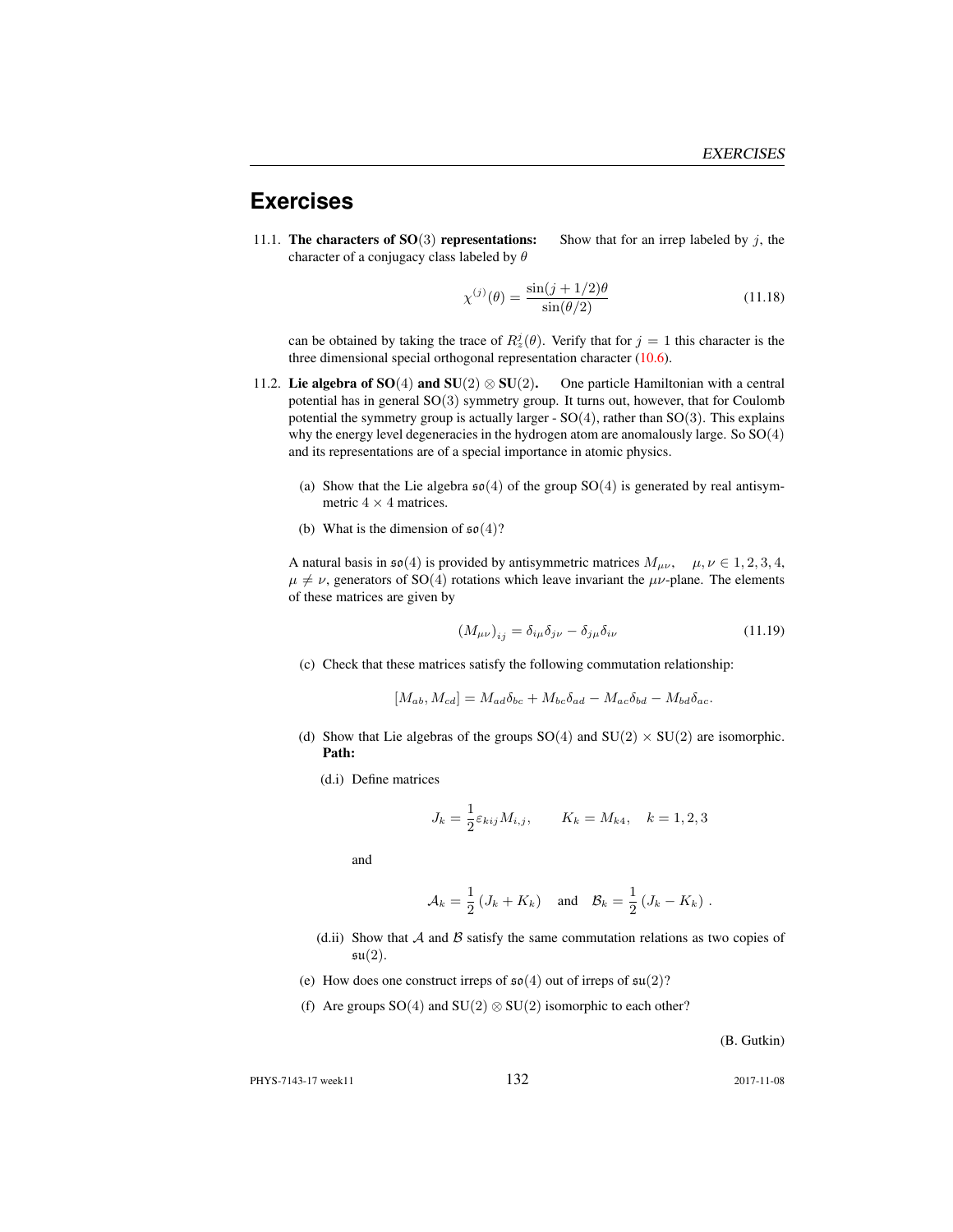11.3. Real and pseudo-real representations of  $SO(3)$ . Recall (Gutkin notes, [Lect. 4](http://birdtracks.eu/courses/PHYS-7143-17/groups.pdf) *Representation Theory II*, Sect. 5 *5. Three types of representations*) that there are exist three types of representation which can be distinguished by the indicator:

$$
\int_{G} d\mu(g)\chi_{l}(g^{2}) = \begin{cases}\n+1 & \text{real} \\
0 & \text{complex} \\
-1 & \text{pseudo-real}\n\end{cases}
$$
\n(11.20)

Determine for which values of  $l = 0, 1/2, 1, 3/2, 2...$  the representation  $D_l$  of  $SO(3)$ is real or pseudo-real.

**Hint:** The characters and Haar measure  $(10.8)$  of  $SO(3)$  are given by

$$
\chi_l(g) = \frac{\sin\left(\left[l + \frac{1}{2}\right]\theta\right)}{\sin\left(\frac{1}{2}\theta\right)}, \qquad d\mu(g) = \frac{d\theta}{\pi}\sin^2(\theta/2) \tag{11.21}
$$

where  $\theta$  is rotation angle for the group element g.

(B. Gutkin)

- 11.4. **Total spin of N particles.** Consider a system of four particles with spin  $1/2$ . Assuming that all (except spin) degrees of freedom are frozen the Hilbert space of the system is given by  $V = V_{1/2} \otimes V_{1/2} \otimes V_{1/2} \otimes V_{1/2}$ , with  $V_{1/2}$  being two-dimensional space for each spin.  $V = \bigoplus V_s$  can be decomposed then into different sectors  $V_s$  having the total spin s i.e.,  $\hat{S}^2 v = s(s+1)v$ , for any  $v \in V_s$ . Here  $\hat{S}^2 = (\sum_{i=1}^4 \hat{s}_i)^2$  and  $\hat{s}_i = (\hat{s}_i^x, \hat{s}_i^y, \hat{s}_i^z)$  is spin operator for  $i$ -th particle.
	- (a) What are possible values s for the total spin of the system?
	- (b) Determine dimension of the subspace of  $V_0$  with 0 total spin. In other words: how many times trivial representation enters into product:

$$
D = D_{1/2} \otimes D_{1/2} \otimes D_{1/2} \otimes D_{1/2} ? \tag{11.22}
$$

(c) What is the answer to the above questions for  $N$  spins?

Hint: it is convenient to use  $(11.21)$  to decompose D into irreps.

(B. Gutkin)

#### 11.5. SO(n) Clebsch-Gordan series for  $V \otimes V$ .

(a) Show that the product of two *n*-dimensional reps of  $SO(n)$  decomposes into three irreps:

$$
\frac{1}{\sqrt{1-\frac{1}{n}}}\sum_{n=1}^{\infty}(-1)^n\left(-\frac{1}{n}\sum_{n=1}^{\infty}\frac{1}{n}\sum_{n=1}^{\infty}\frac{1}{n}\sum_{n=1}^{\infty}\frac{1}{n}\sum_{n=1}^{\infty}\frac{1}{n}\sum_{n=1}^{\infty}\frac{1}{n}\sum_{n=1}^{\infty}\frac{1}{n}\sum_{n=1}^{\infty}\frac{1}{n}\sum_{n=1}^{\infty}\frac{1}{n}\sum_{n=1}^{\infty}\frac{1}{n}\sum_{n=1}^{\infty}\frac{1}{n}\sum_{n=1}^{\infty}\frac{1}{n}\sum_{n=1}^{\infty}\frac{1}{n}\sum_{n=1}^{\infty}\frac{1}{n}\sum_{n=1}^{\infty}\frac{1}{n}\sum_{n=1}^{\infty}\frac{1}{n}\sum_{n=1}^{\infty}\frac{1}{n}\sum_{n=1}^{\infty}\frac{1}{n}\sum_{n=1}^{\infty}\frac{1}{n}\sum_{n=1}^{\infty}\frac{1}{n}\sum_{n=1}^{\infty}\frac{1}{n}\sum_{n=1}^{\infty}\frac{1}{n}\sum_{n=1}^{\infty}\frac{1}{n}\sum_{n=1}^{\infty}\frac{1}{n}\sum_{n=1}^{\infty}\frac{1}{n}\sum_{n=1}^{\infty}\frac{1}{n}\sum_{n=1}^{\infty}\frac{1}{n}\sum_{n=1}^{\infty}\frac{1}{n}\sum_{n=1}^{\infty}\frac{1}{n}\sum_{n=1}^{\infty}\frac{1}{n}\sum_{n=1}^{\infty}\frac{1}{n}\sum_{n=1}^{\infty}\frac{1}{n}\sum_{n=1}^{\infty}\frac{1}{n}\sum_{n=1}^{\infty}\frac{1}{n}\sum_{n=1}^{\infty}\frac{1}{n}\sum_{n=1}^{\infty}\frac{1}{n}\sum_{n=1}^{\infty}\frac{1}{n}\sum_{n=1}^{\infty}\frac{1}{n}\sum_{n=1}^{\infty}\frac{1}{n}\sum_{n=1}^{\infty}\frac{1}{n}\sum_{n=1}^{\infty}\frac{1}{n}\sum_{n=1}^{\infty}\frac{1}{n}\sum_{n=1}^{\infty}\frac{1}{n}\sum_{n=
$$

(b) Compute the dimensions of the three irreps.

(c) Which one is the adjoint one, and why? Hint: check the invariance condition.

11.6. Splitting of degeneracies in a central potential. Hamiltonian  $H_0$  has rotational symmetry of  $SO(3)$ .

(a) What are the possible energy level degeneracies of  $H_0$ ?

A weak perturbation V with a symmetry  $T_d$  of full tetrahedron group is added (e.g., V is a potential created by lattice of atoms with a symmetry of  $T_d$ ).

2017-11-08 133 PHYS-7143-17 week11